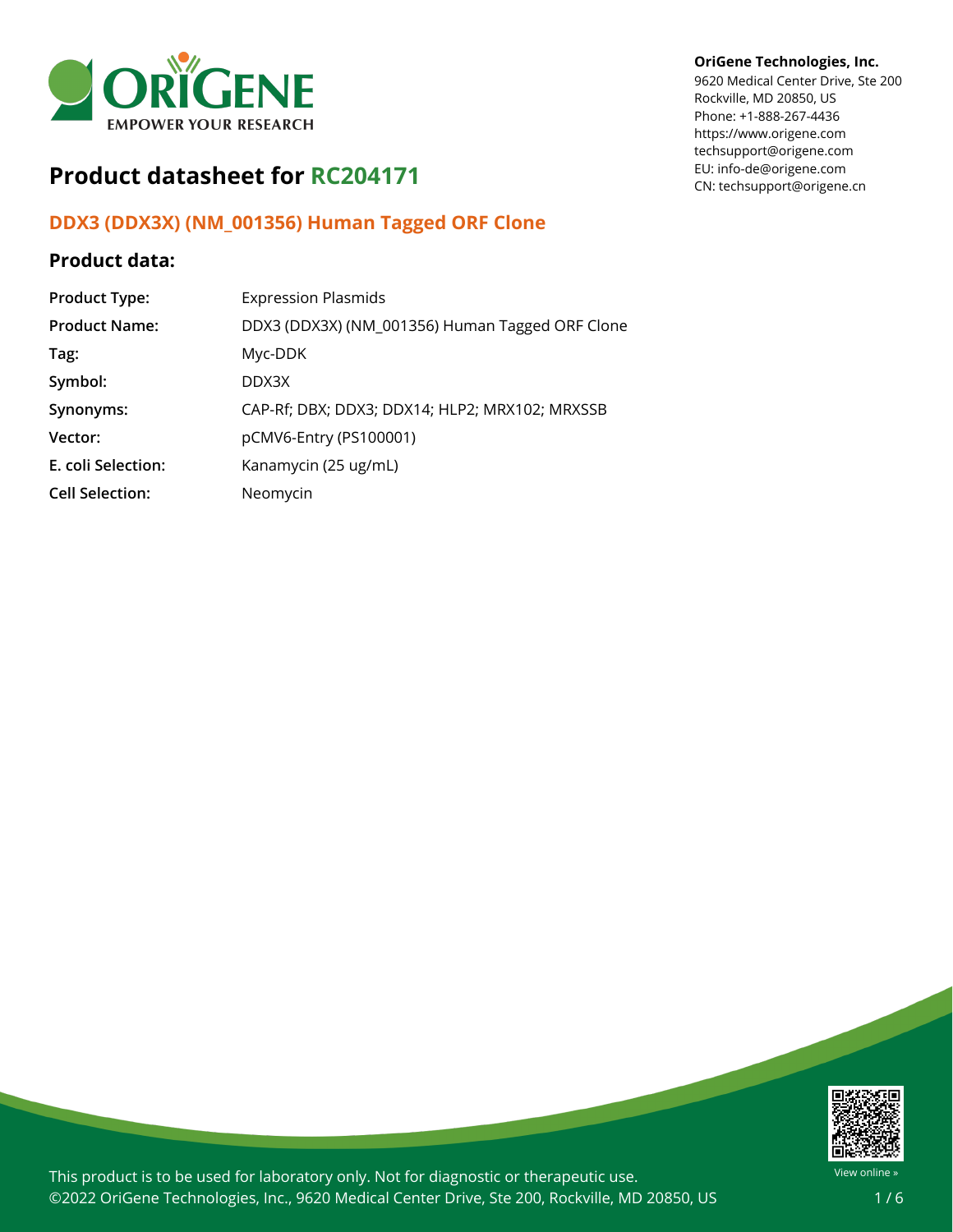| <b>ORIGENE</b> | DDX3 (DDX3X) (NM_001356) Human Tagged ORF Clone - RC204171 |
|----------------|------------------------------------------------------------|
|----------------|------------------------------------------------------------|

**ORF Nucleotide Sequence:**

>RC204171 ORF sequence Red=Cloning site Blue=ORF Green=Tags(s)

TTTTGTAATACGACTCACTATAGGGCGGCCGGGAATTCGTCGACTGGATCCGGTACCGAGGAGATCTGCC **GCCGCGATCGCC** 

ATGAGTCATGTGGCAGTGGAAAATGCGCTCGGGCTGGACCAGCAGTTTGCTGGCCTAGACCTGAACTCTT CAGATAATCAGAGTGGAGGAAGTACAGCCAGCAAAGGGCGCTATATTCCTCCTCATTTAAGGAACCGAGA AGCTACTAAAGGTTTCTACGATAAAGACAGTTCAGGGTGGAGTTCTAGCAAAGATAAGGATGCGTATAGC AGTTTTGGATCTCGTAGTGATTCAAGAGGGAAGTCTAGCTTCTTCAGTGATCGTGGAAGTGGATCAAGGG GAAGGTTTGATGATCGTGGACGGAGTGATTACGATGGCATTGGCAGCCGTGGTGACAGAAGTGGCTTTGG CAAATTTGAACGTGGTGGAAACAGTCGCTGGTGTGACAAATCAGATGAAGATGATTGGTCAAAACCACTC CCACCAAGTGAACGCTTGGAACAGGAACTCTTTTCTGGAGGCAACACTGGGATTAATTTTGAGAAATACG ATGACATTCCAGTTGAGGCAACAGGCAACAACTGTCCTCCACATATTGAAAGTTTCAGTGATGTTGAGAT GGGAGAAATTATCATGGGAAACATTGAGCTTACTCGTTATACTCGCCCAACTCCAGTGCAAAAGCATGCT ATTCCTATTATCAAAGAGAAAAGAGACTTGATGGCTTGTGCCCAAACAGGGTCTGGAAAAACTGCAGCAT TTCTGTTGCCCATCTTGAGTCAGATTTATTCAGATGGTCCAGGCGAGGCTTTGAGGGCCATGAAGGAAAA TGGAAGGTATGGGCGCCGCAAACAATACCCAATCTCCTTGGTATTAGCACCAACGAGAGAGTTGGCAGTA CAGATCTACGAGGAAGCCAGAAAATTTTCATACCGATCTAGAGTTCGTCCTTGCGTGGTTTATGGTGGTG CCGATATTGGTCAGCAGATTCGAGACTTGGAACGTGGATGCCATTTGTTAGTAGCCACTCCAGGACGTCT AGTGGATATGATGGAAAGAGGAAAGATTGGATTAGACTTTTGCAAATACTTGGTGTTAGATGAAGCTGAT CGGATGTTGGATATGGGGTTTGAGCCTCAGATTCGTAGAATAGTCGAACAAGATACTATGCCTCCAAAGG GTGTCCGCCACACTATGATGTTTAGTGCTACTTTTCCTAAGGAAATACAGATGCTGGCTCGTGATTTCTT AGATGAATATATCTTCTTGGCTGTAGGAAGAGTTGGCTCTACCTCTGAAAACATCACACAGAAAGTAGTT TGGGTGGAAGAATCAGACAAACGGTCATTTCTGCTTGACCTCCTAAATGCAACAGGCAAGGATTCACTGA CCTTAGTGTTTGTGGAGACCAAAAAGGGTGCAGATTCTCTGGAGGATTTCTTATACCATGAAGGATACGC ATGTACCAGCATCCATGGAGACCGTTCTCAGAGGGATAGAGAAGAGGCCCTTCACCAGTTCCGCTCAGGA AAAAGCCCAATTTTAGTGGCTACAGCAGTAGCAGCAAGAGGACTGGACATTTCAAATGTGAAACATGTTA TCAATTTTGACTTGCCAAGTGATATTGAAGAATATGTACATCGTATTGGTCGTACGGGACGTGTAGGAAA CCTTGGCCTGGCAACCTCATTCTTTAACGAGAGGAACATAAATATTACTAAGGATTTGTTGGATCTTCTT GTTGAAGCTAAACAAGAAGTGCCGTCTTGGTTAGAAAACATGGCTTATGAACACCACTACAAGGGTAGCA GTCGTGGACGTTCTAAGAGTAGCAGATTTAGTGGAGGGTTTGGTGCCAGAGACTACCGACAAAGTAGCGG TGCCAGCAGTTCCAGCTTCAGCAGCAGCCGCGCAAGCAGCAGCCGCAGTGGCGGAGGTGGCCACGGTAGC AGCAGAGGATTTGGTGGAGGTGGCTATGGAGGCTTTTACAACAGTGATGGATATGGAGGAAATTATAACT CCCAGGGGGTTGACTGGTGGGGTAAC

ACGCGTACGCGGCCGCTCGAGCAGAAACTCATCTCAGAAGAGGATCTGGCAGCAAATGATATCCTGGATT ACAAGGATGACGACGATAAGGTTTAA

This product is to be used for laboratory only. Not for diagnostic or therapeutic use. ©2022 OriGene Technologies, Inc., 9620 Medical Center Drive, Ste 200, Rockville, MD 20850, US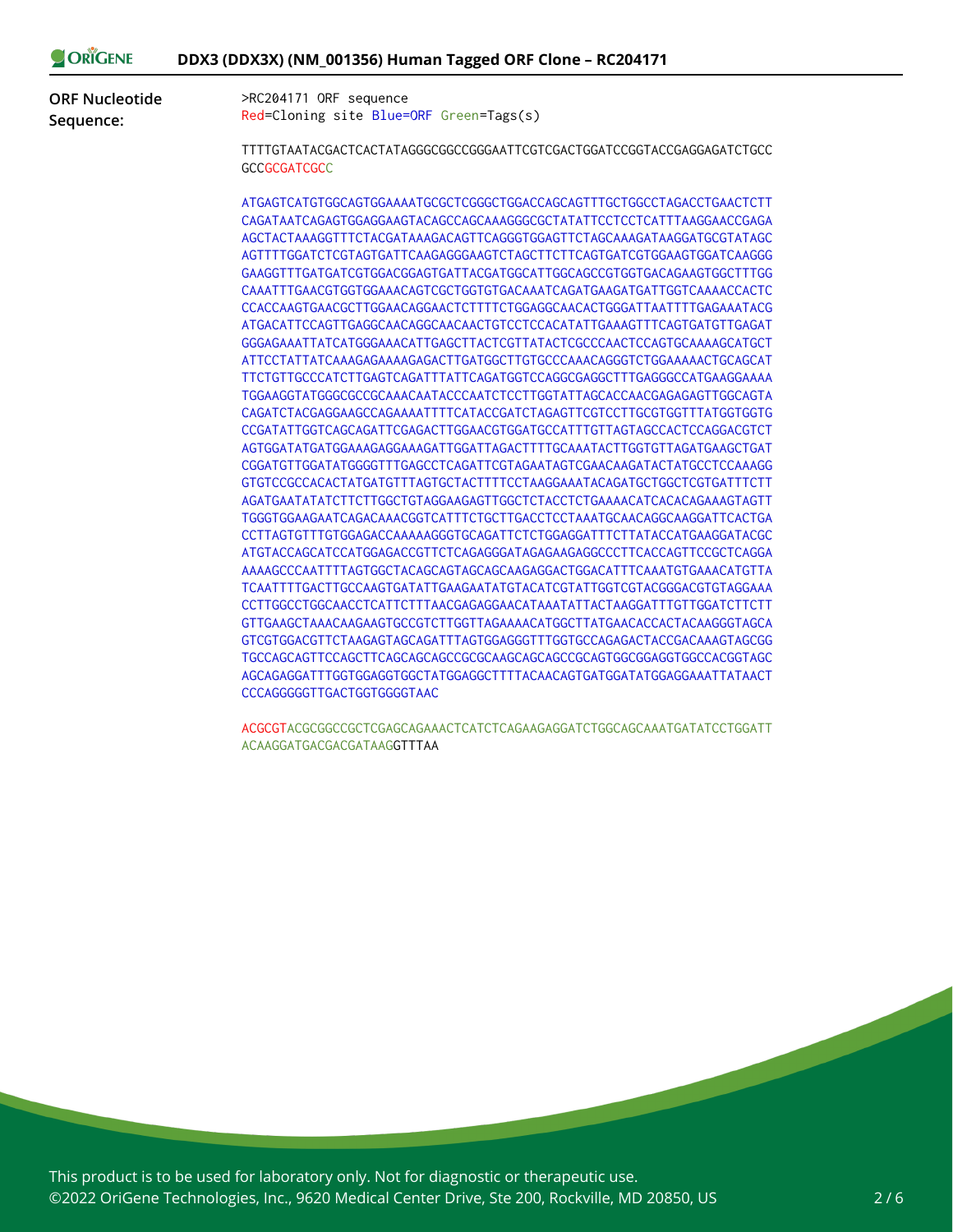

#### **Protein Sequence:** >RC204171 protein sequence

Red=Cloning site Green=Tags(s)

MSHVAVENALGLDQQFAGLDLNSSDNQSGGSTASKGRYIPPHLRNREATKGFYDKDSSGWSSSKDKDAYS SFGSRSDSRGKSSFFSDRGSGSRGRFDDRGRSDYDGIGSRGDRSGFGKFERGGNSRWCDKSDEDDWSKPL PPSERLEQELFSGGNTGINFEKYDDIPVEATGNNCPPHIESFSDVEMGEIIMGNIELTRYTRPTPVQKHA IPIIKEKRDLMACAQTGSGKTAAFLLPILSQIYSDGPGEALRAMKENGRYGRRKQYPISLVLAPTRELAV QIYEEARKFSYRSRVRPCVVYGGADIGQQIRDLERGCHLLVATPGRLVDMMERGKIGLDFCKYLVLDEAD RMLDMGFEPQIRRIVEQDTMPPKGVRHTMMFSATFPKEIQMLARDFLDEYIFLAVGRVGSTSENITQKVV WVEESDKRSFLLDLLNATGKDSLTLVFVETKKGADSLEDFLYHEGYACTSIHGDRSQRDREEALHQFRSG KSPILVATAVAARGLDISNVKHVINFDLPSDIEEYVHRIGRTGRVGNLGLATSFFNERNINITKDLLDLL VEAKQEVPSWLENMAYEHHYKGSSRGRSKSSRFSGGFGARDYRQSSGASSSSFSSSRASSSRSGGGGHGS SRGFGGGGYGGFYNSDGYGGNYNSQGVDWWGN

#### TRTRPLEQKLISEEDLAANDILDYKDDDDKV

**Restriction Sites:** SgfI-MluI **Cloning Scheme:**



\* The last codon before the Stop codon of the ORF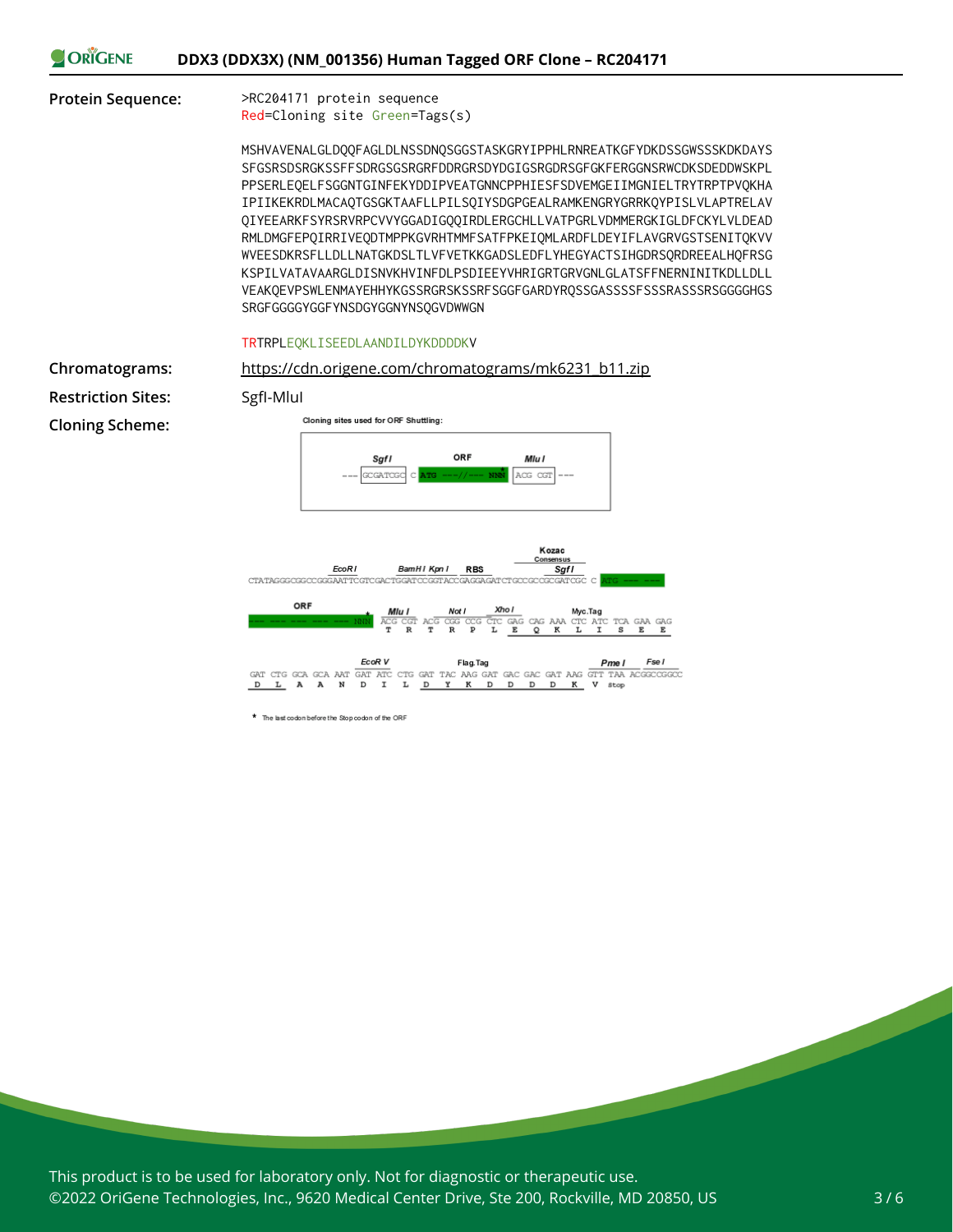```
ORIGENE
```
### **Plasmid Map:**



| <b>ACCN:</b>           | NM_001356                                                                                                                                                                                                                                                                                                                                                                                                                                                                                                                                   |
|------------------------|---------------------------------------------------------------------------------------------------------------------------------------------------------------------------------------------------------------------------------------------------------------------------------------------------------------------------------------------------------------------------------------------------------------------------------------------------------------------------------------------------------------------------------------------|
| <b>ORF Size:</b>       | 1986 bp                                                                                                                                                                                                                                                                                                                                                                                                                                                                                                                                     |
| <b>OTI Disclaimer:</b> | Due to the inherent nature of this plasmid, standard methods to replicate additional amounts<br>of DNA in E. coli are highly likely to result in mutations and/or rearrangements. Therefore,<br>OriGene does not guarantee the capability to replicate this plasmid DNA. Additional amounts<br>of DNA can be purchased from OriGene with batch-specific, full-sequence verification at a<br>reduced cost. Please contact our customer care team at custsupport@origene.com or by<br>calling 301.340.3188 option 3 for pricing and delivery. |
|                        | The molecular sequence of this clone aligns with the gene accession number as a point of<br>reference only. However, individual transcript sequences of the same gene can differ through<br>naturally occurring variations (e.g. polymorphisms), each with its own valid existence. This<br>clone is substantially in agreement with the reference, but a complete review of all prevailing<br>variants is recommended prior to use. More info                                                                                              |
| <b>OTI Annotation:</b> | This clone was engineered to express the complete ORF with an expression tag. Expression<br>varies depending on the nature of the gene.                                                                                                                                                                                                                                                                                                                                                                                                     |
| Components:            | The ORF clone is ion-exchange column purified and shipped in a 2D barcoded Matrix tube<br>containing 10ug of transfection-ready, dried plasmid DNA (reconstitute with 100 ul of water).                                                                                                                                                                                                                                                                                                                                                     |

This product is to be used for laboratory only. Not for diagnostic or therapeutic use. ©2022 OriGene Technologies, Inc., 9620 Medical Center Drive, Ste 200, Rockville, MD 20850, US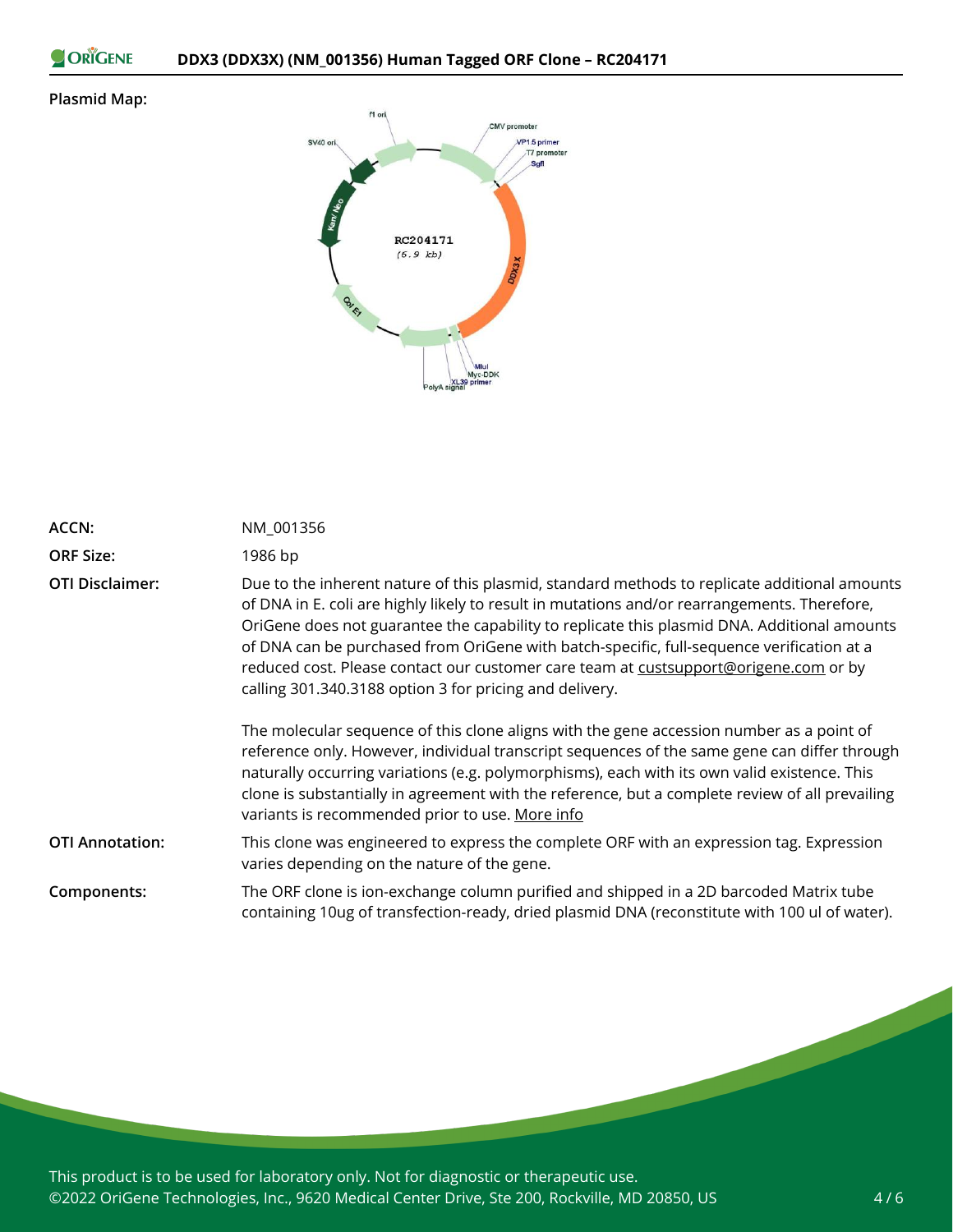#### ORIGENE **DDX3 (DDX3X) (NM\_001356) Human Tagged ORF Clone – RC204171**

| <b>Reconstitution Method:</b> | 1. Centrifuge at 5,000xg for 5min.<br>2. Carefully open the tube and add 100ul of sterile water to dissolve the DNA.<br>3. Close the tube and incubate for 10 minutes at room temperature.                                                                                                                                                                                                                                                                                                                                                                                                                                                                                                                                                                                                                                                                                                                                                                 |
|-------------------------------|------------------------------------------------------------------------------------------------------------------------------------------------------------------------------------------------------------------------------------------------------------------------------------------------------------------------------------------------------------------------------------------------------------------------------------------------------------------------------------------------------------------------------------------------------------------------------------------------------------------------------------------------------------------------------------------------------------------------------------------------------------------------------------------------------------------------------------------------------------------------------------------------------------------------------------------------------------|
|                               | 4. Briefly vortex the tube and then do a quick spin (less than 5000xg) to concentrate the liquid<br>at the bottom.<br>5. Store the suspended plasmid at -20°C. The DNA is stable for at least one year from date of<br>shipping when stored at -20°C.                                                                                                                                                                                                                                                                                                                                                                                                                                                                                                                                                                                                                                                                                                      |
| RefSeq:                       | NM 001356.5                                                                                                                                                                                                                                                                                                                                                                                                                                                                                                                                                                                                                                                                                                                                                                                                                                                                                                                                                |
| <b>RefSeq Size:</b>           | 5433 bp                                                                                                                                                                                                                                                                                                                                                                                                                                                                                                                                                                                                                                                                                                                                                                                                                                                                                                                                                    |
| <b>RefSeq ORF:</b>            | 1989 bp                                                                                                                                                                                                                                                                                                                                                                                                                                                                                                                                                                                                                                                                                                                                                                                                                                                                                                                                                    |
| Locus ID:                     | 1654                                                                                                                                                                                                                                                                                                                                                                                                                                                                                                                                                                                                                                                                                                                                                                                                                                                                                                                                                       |
| <b>UniProt ID:</b>            | 000571                                                                                                                                                                                                                                                                                                                                                                                                                                                                                                                                                                                                                                                                                                                                                                                                                                                                                                                                                     |
| <b>Cytogenetics:</b>          | Xp11.4                                                                                                                                                                                                                                                                                                                                                                                                                                                                                                                                                                                                                                                                                                                                                                                                                                                                                                                                                     |
| Domains:                      | DEAD, helicase_C                                                                                                                                                                                                                                                                                                                                                                                                                                                                                                                                                                                                                                                                                                                                                                                                                                                                                                                                           |
| <b>Protein Families:</b>      | <b>ES Cell Differentiation/IPS</b>                                                                                                                                                                                                                                                                                                                                                                                                                                                                                                                                                                                                                                                                                                                                                                                                                                                                                                                         |
| <b>Protein Pathways:</b>      | RIG-I-like receptor signaling pathway                                                                                                                                                                                                                                                                                                                                                                                                                                                                                                                                                                                                                                                                                                                                                                                                                                                                                                                      |
| MW:                           | 73.2 kDa                                                                                                                                                                                                                                                                                                                                                                                                                                                                                                                                                                                                                                                                                                                                                                                                                                                                                                                                                   |
| <b>Gene Summary:</b>          | The protein encoded by this gene is a member of the large DEAD-box protein family, that is<br>defined by the presence of the conserved Asp-Glu-Ala-Asp (DEAD) motif, and has ATP-<br>dependent RNA helicase activity. This protein has been reported to display a high level of<br>RNA-independent ATPase activity, and unlike most DEAD-box helicases, the ATPase activity is<br>thought to be stimulated by both RNA and DNA. This protein has multiple conserved domains<br>and is thought to play roles in both the nucleus and cytoplasm. Nuclear roles include<br>transcriptional regulation, mRNP assembly, pre-mRNA splicing, and mRNA export. In the<br>cytoplasm, this protein is thought to be involved in translation, cellular signaling, and viral<br>replication. Misregulation of this gene has been implicated in tumorigenesis. This gene has a<br>paralog located in the nonrecombining region of the Y chromosome. Pseudogenes sharing |

similarity to both this gene and the DDX3Y paralog are found on chromosome 4 and the X chromosome. Alternative splicing results in multiple transcript variants. [provided by RefSeq,

This product is to be used for laboratory only. Not for diagnostic or therapeutic use. ©2022 OriGene Technologies, Inc., 9620 Medical Center Drive, Ste 200, Rockville, MD 20850, US

Oct 2014]